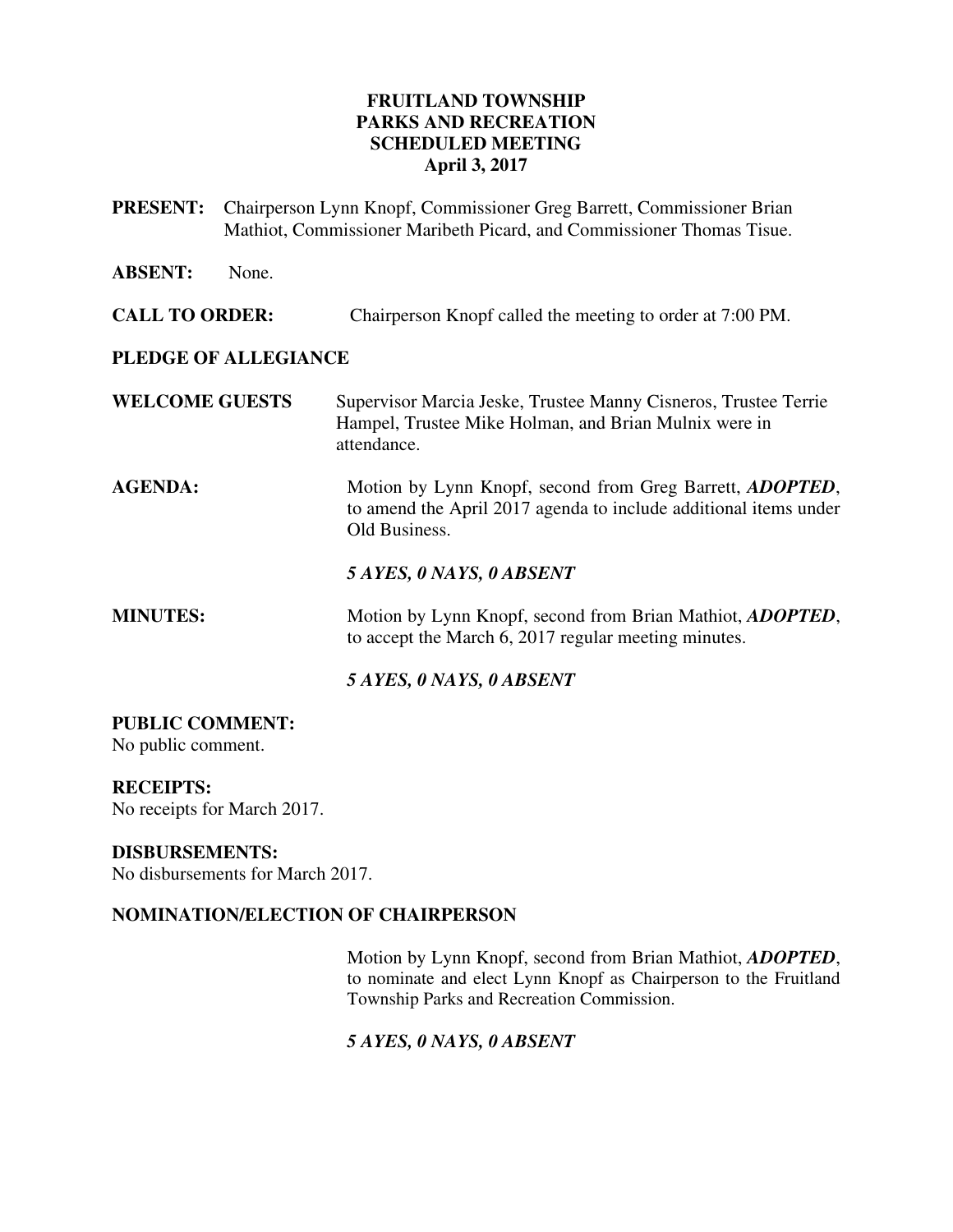#### **NOMINATION/ELECTION OF VICE CHAIRPERSON**

Motion by Lynn Knopf, second from Brian Mathiot, *ADOPTED*, to nominate and elect Greg Barrett as Vice Chairperson to the Fruitland Township Parks and Recreation Commission.

#### *5 AYES, 0 NAYS, 0 ABSENT*

#### **NOMINATION/ELECTION OF SECRETARY**

Motion by Greg Barrett, second from Tom Tisue, *ADOPTED*, to nominate and elect Brian Mathiot as Secretary to the Fruitland Township Parks and Recreation Commission.

## *5 AYES, 0 NAYS, 0 ABSENT*

#### **OLD BUSINESS: 1. Disc Golf**

Chairperson Knopf stated that she is concerned with the placement of three holes on the course since they are near Duck Lake, and suggested checking with the DEQ before going ahead with course installation. Commissioner Barrett said that the holes can be adjusted if need be. Most of the commissioners agreed that it is better to be safe than sorry in regards to checking with the DEQ before installing the course. The commissioners all approved the layout of the course at Nestrom Road Park as submitted.

> Motion by Lynn Knopf, second from Brian Mathiot, *ADOPTED*, to suspend the Roberts Rule of Order for discussion Brian Mulnix and the Trustees.

## *5 AYES, 0 NAYS, 0 ABSENT*

Brian Mulnix suggested leaving off the installation of the three holes in question is an option rather than holding off on the entire course while checking with the DEQ. Trustee Cisneros also suggested contacting MISDIG to make certain that no lines are in the way for installation. The commissioners also discussed construction time, maintenance, clearing, etc, with the trustees and Brian Mulnix.

> Motion by Lynn Knopf, second from Brian Mathiot, *ADOPTED*, reinstate Roberts Rule of Order.

## *5 AYES, 0 NAYS, 0 ABSENT*

The commissioners also discussed the Agreement Letter between the Fruitland Township Parks and Recreation Commission and Whitehall Disc Golf Club. Commissioner Tisue found issue with a statement that is in the agreement three times and would like further clarification.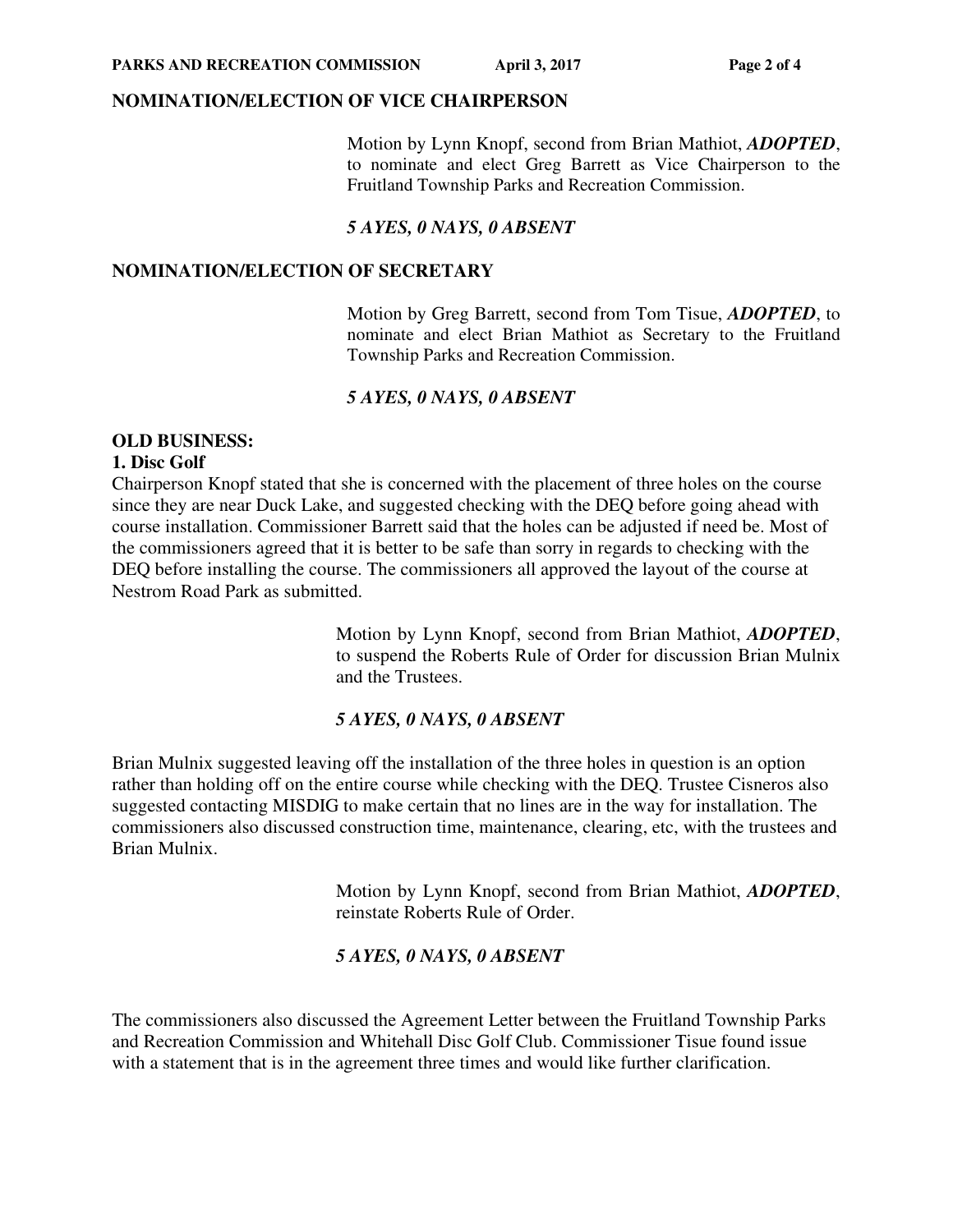Motion by Greg Barrett, second from Lynn Knopf, *ADOPTED*, to accept and sign the agreement letter between the Fruitland Township Parks and Recreation Commission and Whitehall Disc Golf Club.

## *5 AYES, 1 NAY (Tisue), 0 ABSENT*

Motion by Lynn Knopf, second from Brian Mathiot, *ADOPTED*, to authorize all purchases related to the disc golf course not to exceed \$9,549.00.

# *5 AYES, 0 NAYS, 0 ABSENT*

## *Roll Call Vote: Mathiot-Aye, Tisue-Aye, Barrett-Aye, Knopf-Aye, Picard-Aye*

## **2. Schedule Other Budget Items**

Chairperson Knopf touched on many things she went to the Township Board about in regards to the Commission's budget requests during their Work Session. One particular item of discussion was Marcus Park, and the Township Board's feelings regarding the park. Chairperson Knopf stated that during discussions about the park at the Work Session, Clerk Karolyn Rillema stated that Marcus Park is dangerous and no additional work needs to be completed. Some of the commissioners shared frustrations in regards to statements made about the park and not maintaining it, some adding that Marcus Park is part of the five-year plan of the Commission that was approved. Commissioner Mathiot suggested looking at the bigger picture and whether or not there is anything the commissioners can do. He said that if the park is theirs to maintain then they need to do so.

Supervisor Jeske, Trustee Cisneros and Trustee Holman exited the meeting at 8:10p.m.

Discussions also took place regarding quotes for approved budget projects. All project quotes and bids will be brought to the May 2017 meeting and decisions will be made then. The commissioners will also discuss the 2017-2018 meeting schedule and look into changing things around a bit.

> Motion by Greg Barrett, second from Lynn Knopf, *ADOPTED*, to accept the tree trimming quote and get the project completed in the amount of \$600.00.

# *5 AYES, 0 NAYS, 0 ABSENT*

## *Roll Call Vote: Picard-Aye, Knopf-Aye, Barrett-Aye, Tisue-Aye, Mathiot-Aye*

Motion by Lynn Knopf, second from Brian Mathiot, *ADOPTED*, to purchase the grill in the amount of \$181.96 and grill scraper in the amount of \$29.00.

 *Roll Call Vote: Mathiot-Aye, Tisue-Aye, Barrett-Aye, Knopf-Aye, Picard-Aye*